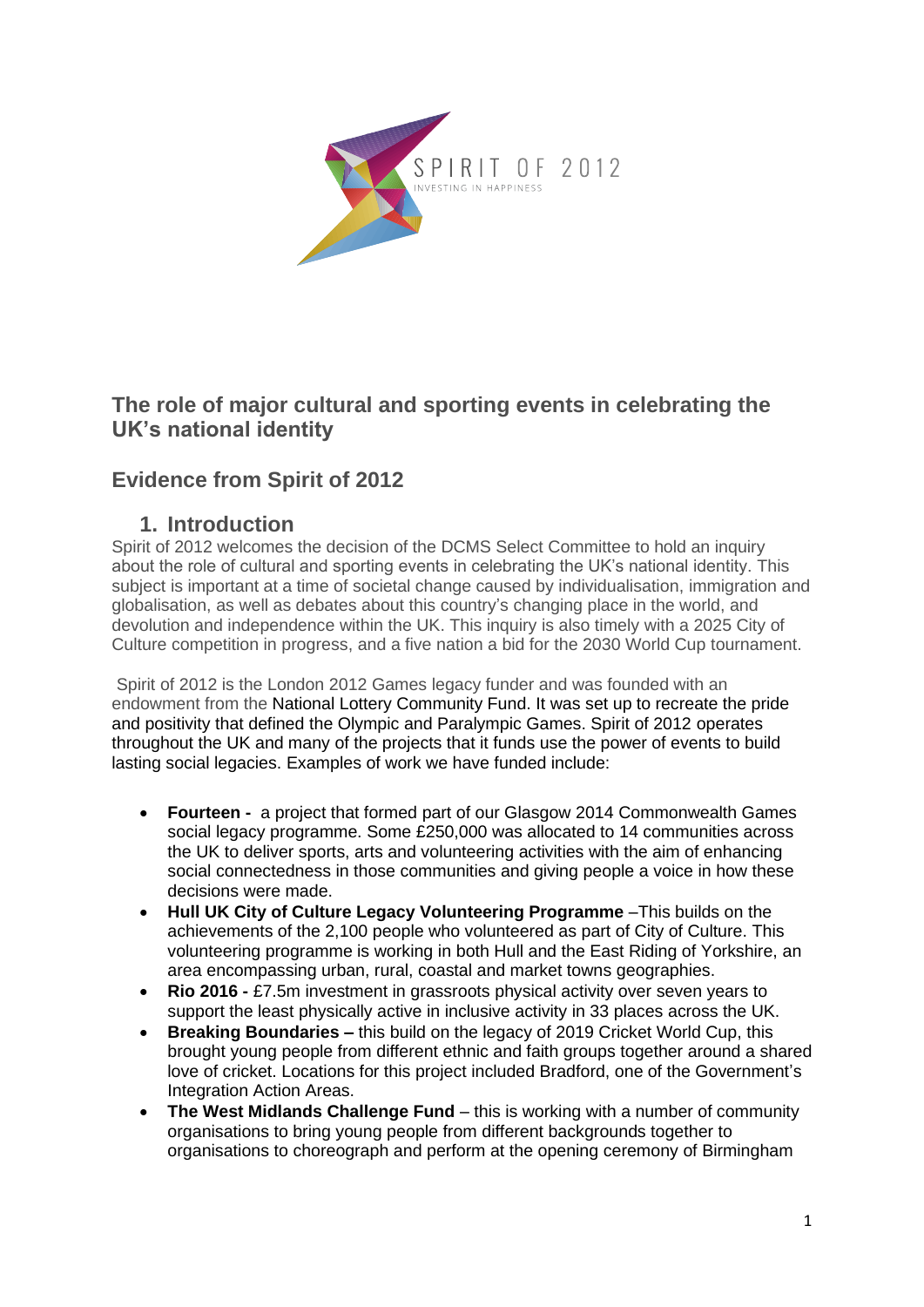Commonwealth Games 2022. This programme aims to increase participants' skills and confidence, levels of well-being and social connection.

Research studies that have examined the social legacy of the 2014 Glasgow Commonwealth Games, the 2015 Rugby Union World Cup and 2017 Hull City of Culture.

This evidence starts with some reflections on national identities then draws on what we have learned from our grantees work and commissioned research to answer some of the questions posed by this inquiry.

#### **2. The role of cultural and sporting events in forging national identity**

Inclusive and shared national identities are a social glue in a post-pandemic world of uncertainty and change. National identity encompass a civic component, associated with shared values and our attachment to institutions such as the monarchy, our democratic institutions and the NHS. Our national identities are also personal and forged by our life experiences, social connections and where we live within the UK. There is much common ground what it means to be British, there are also differences in our ideas about national identity.

Our understanding of what it means to be British (and English, Irish, Scottish and Welsh) is also not static. Devolution has meant that the UK is now more consciously a multi-national polity, with many people feeling strong attachments to the four home nations as well as the UK as a whole. In Scotland, for example, more people now feel exclusively Scottish or more Scottish than British than they did in 1995. Over the last 50 years, too our national identities have become much more inclusive: the numbers who still think that ethnicity is an important factor in being English has halved between 2012 and 2017 with just 12% of people believing that you have to be white to be English, down from 21% seven years ago<sup>1</sup>.

People experience national cultural or sporting events four different ways: live as a spectator attending the event, through the media, as volunteers, as participants in community or cultural programmes associated with the event. Cultural and sporting events have role to play in forging shared and inclusive national identities in a number of ways and according as to how people take part:

- National cultural and sporting events bring people of different backgrounds together, as spectators or as participants in opening ceremonies, as volunteers or community events that form part of the programme. It is this direct social contact – particularly with 'out-groups' who we see as being different to ourselves that helps develop shared 'more in common' identities<sup>2</sup>. If national events are to bring us together across the UK they need to encourage social contact across differences.
- Social contact between people of different backgrounds helps people negotiate and accommodate differences, including different views on national identity. We saw this vividly in the Cricket World Cup where young people from Bradford were proud to volunteer as cricketeers and were able to negotiate multiple identities which involved debate about which teams to support. Cultural events also have the capacity to bring people together to explore issues such as national identity. For example, *Across and In-Between* and *The Art of Border Living* were programmes that formed part of the 14-18 NOW arts programme for the First

<sup>&</sup>lt;sup>1</sup> Data from the Centre for English Identity and Politics, Winchester University (2019) and British Future (2012). <sup>2</sup> Christ, O., Schmid, K., Lolliot, S., Swart, H., Stolle, D., Tausch, N., Al- Ramiah, A., Wagner, A., Vertovec, S. and Hewstone, M. (2014) 'Contextual effect of positive intergroup contact on out-group prejudice' in *Proceedings of the National Academy of Sciences*, 111(11), 3996-4000. r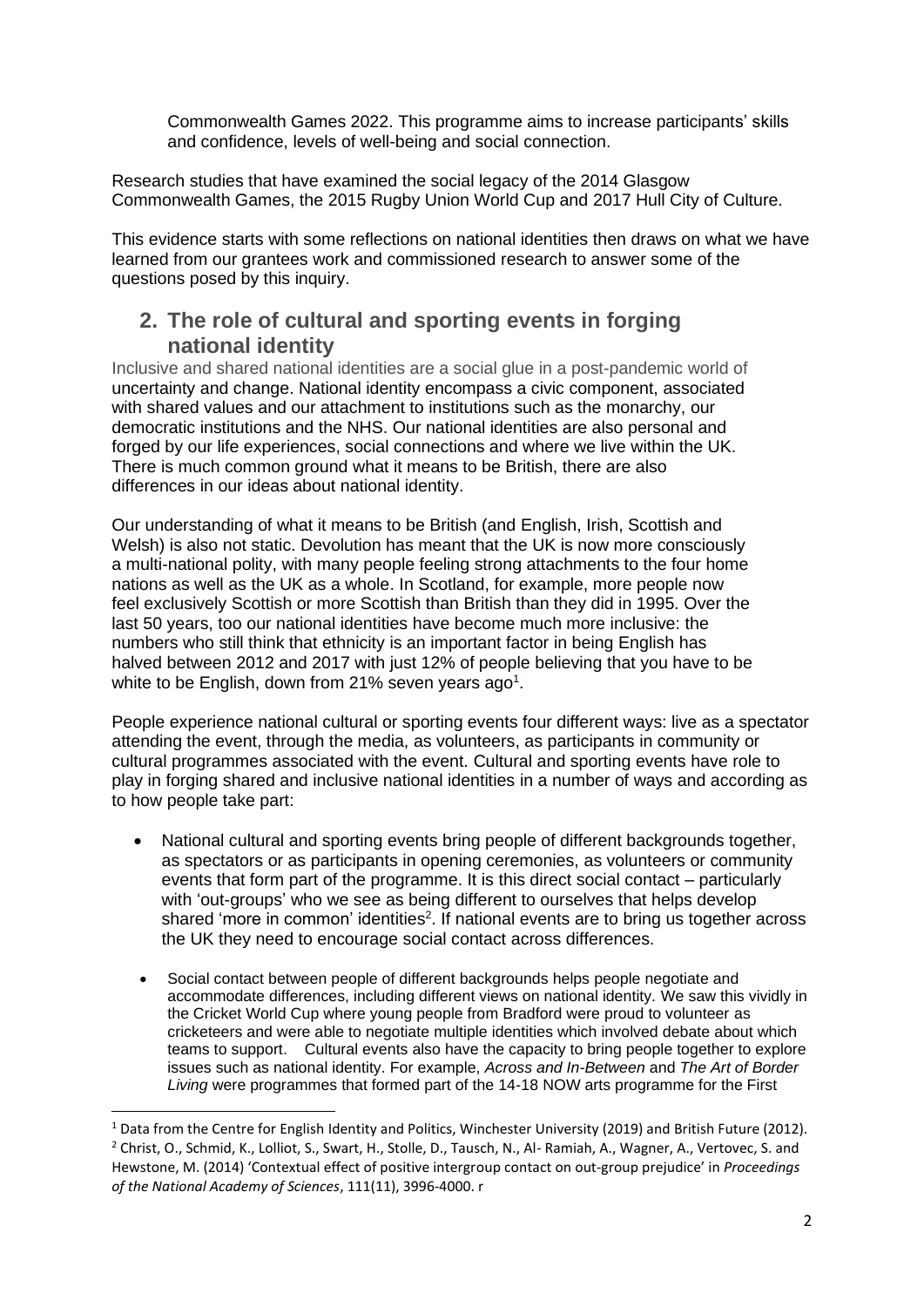World War centenary in Northern Ireland explored how the border frames people's identities, then and today. Both artworks brought together and involved residents from different backgrounds. Our evidence shows that such events are an opportunity to examine and debate what nationhood, shared values and identity mean in the modern world.

- National cultural and sporting events often take place in many different locations, engendering a sense of being part of something bigger that is taking place across the UK among spectators and participants. National events may leave a local imprint when people watch sport together or organise neighbourhood events to watch and celebrate national teams taking part. It is, therefore, important to make sure that events and programming take place in a wide range of locations, not just in the UK's biggest cities.
- National cultural and sporting events are also unifying because they are shared, collective experiences. Media coverage means we see other people - of different backgrounds or from other parts of the UK – supporting Team GB, or taking part in events. Some 51 million viewers watched the television coverage of the Olympic Games, and over 31 million watched the Paralympic Games for 15 minutes or more, making the events the most-watched Games ever on UK television<sup>3</sup>. This makes a compelling case for major national sporting events to be televised on freeview channels.
- The UK's elite athletes come from many different backgrounds and this symbolises and builds inclusive national identities. Eleven of the 23 players in the 2018 England World Cup squad were from minority ethnic groups. Some 74% of people said that the say that the England squad is a symbol of the country that belongs to people of every race and ethnic background, according to a Survation 2018 poll for the thinktank British Future. There must be continued commitment to making sure that elite sport is representative of the diversity of the UK's population, in reaction to social class, gender, ethnicity and faith, and geography.

## **3. What does the UK public want from major cultural and sporting events and how is this being reflected in the planning and programming for events in 2022?**

There are different expectations of national cultural and sporting events, according to how people take part. Among those who want to attend live events, tickets need to be affordable and allocated fairly. The venues chosen for major sporting and cultural events need to allow people from across the UK to watch as live spectators. We welcome the moves by Festival UK 2022, the women's football Euros and the Rugby League World Cup to stage events in towns, not just large cities. The venues themselves must be accessible to disabled people, including by public transport and family-friendly.

Those who attend sporting events need to feel safe and included. Our national sports teams, for example, Team GB 2012 and 2018 England World Cup team - are symbols of a modern, multi-ethnic nation. But national cultural and sporting events can in some circumstances also be divisive, if people fee that the event is "*not for them*" or they feel unsafe or excluded. In a survey undertaken in 2018<sup>4</sup>, some 35% of people agreed with the statement "I feel that arts *and culture are generally not for people like me."* Effective publicity, free events in accessible

<sup>3</sup> Ofcom (2012) *The London 2012 Olympic Games: media consumption*, London: Ofcom.

<sup>4</sup> ICM survey of 2,260 GB people aged over 16, undertaken 15-18 February 2019 and published in British Future (2019) Crossing Divides: how arts and heritage bring us together, London: British Future.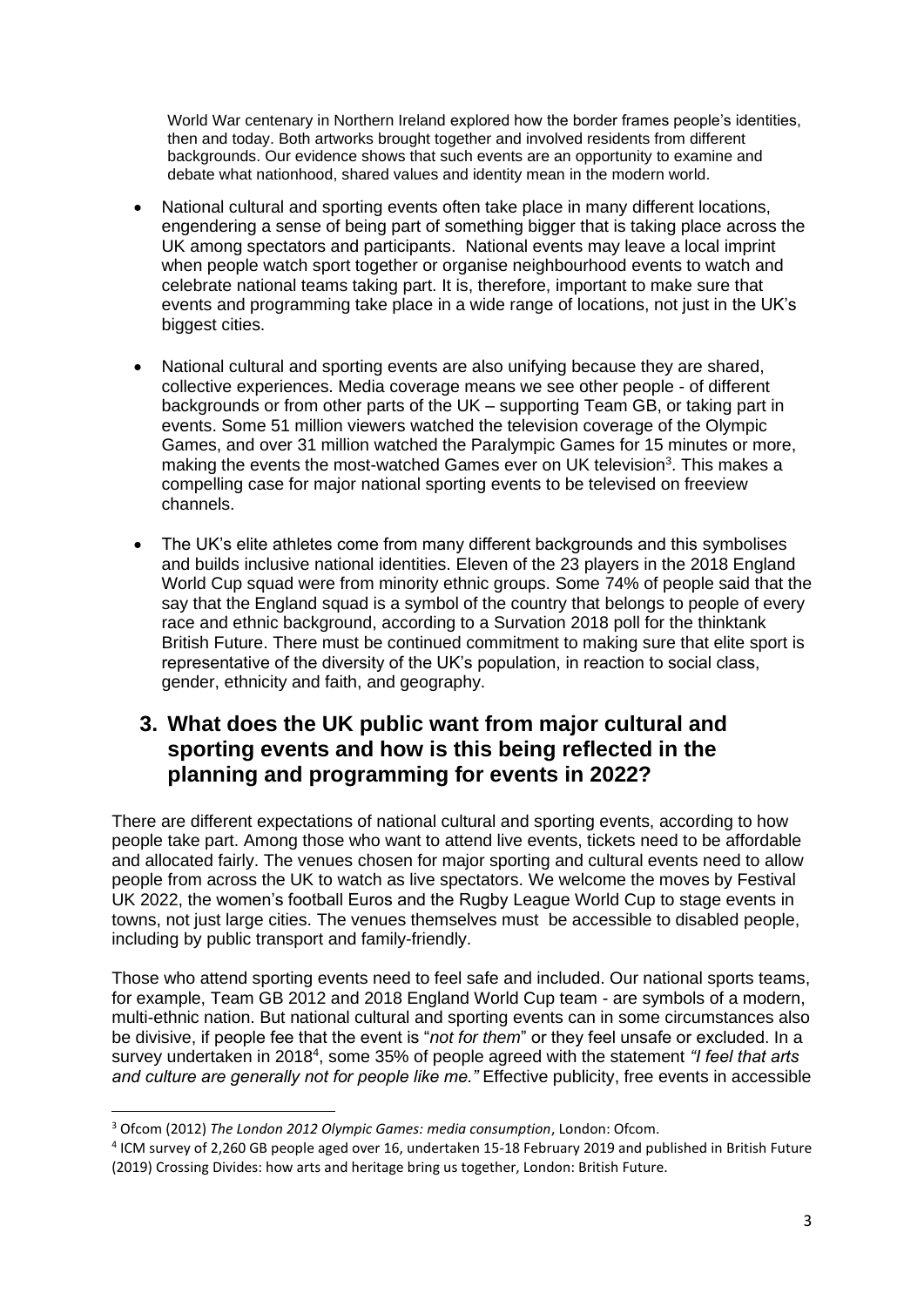venues, televised events, a varied programme that appeals to different interests, and the involvement of partner organisations that work in local communities are key factors in reducing perceptions of exclusivity in the arts. The programming of 14-18 NOW, Hull City of Culture and Festival UK 2022 has addressed these issues. It is a huge achievement that evaluations suggest that 90% of people in Hull took part in City of Culture events including many people who attended ticketed cultural events for the first time<sup>5</sup>.

We see considerable value in events that give people an opportunity to be part of something much bigger. Spirit of 2012's Fourteen programme, part of the legacy of Glasgow 2014, was arguably most successful in Northern Ireland, and many of the young people we spoke to felt proud that their programme was part of a national movement connected to the Commonwealth Games.

Although much progress has been made in eradicating racism from sport, it still remains a problem in some places. Over the 2019-2020 season, hate crimes were recorded at 287 of the 2,663 football fixtures played in England and Wales according to Home Office statistics. This deters many fans from minority ethnic communities from attending fixtures. Black and minority ethnic footballers are the targets of high levels of abuse on social media. Taking firm action to eradicate racism in sport (including that expressed on social media) must be prioritised, particularly if there is a five nations UK and Ireland bid for the 2030 World Cup. Social media companies need to be more proactive in removing abusive comments. Programmes to reduce racism in football are not always targeted at those who may perpetrate or give tacit support for such hatred and prejudice, or use effective messages that reach these groups.

#### 4. **How should the success of major cultural and sporting events be measured?**

It is essential major sporting and cultural events are evaluated, and that the process of evaluation is reflective and encourages delivery teams and artists to understand the reasons for success and failure. Not all evaluations of major cultural events have done this well. There has been a tendency in some evaluations to over-inflate statistics about participation, by double-counting participants and errors due to small sample sizes of surveys<sup>6</sup>. It would be good practice for DCMS statisticians to review

National statistics, can be used to measure the success of large national sporting and cultural events. For example, DCMS's Taking Part Survey included a bespoke unit which look at people's involvement in the First World War commemorations, including 14-18 NOW, the arts programme that was part of these national events. The organisers of large national events may also wish to commission bespoke surveys. Social media engagement and ticketing data can also be used to understand the reach of events and how many people took part. Qualitative data should also be collected in any evaluation.

Surveys on national sporting and cultural events should measure (i) how many people have heard about the event (ii) how many people took part by watching or participating in the event and (iii) the legacies of events. We have set out the social legacies associated with events below and the success of events should also be measured against these legacies. ONS wellbeing questions, as well as questions from the MHCLG Community Life Survey can be used to measure the social legacies. It is essential that these surveys examine the impact

<sup>5</sup> University of Hull (2018) *Cultural Transformations: the impact of Hull City of Culture 2017,* Hull: Culture, Place and Policy Institute, University of Hull.

 $6$  We are able to provide additional evidence on this point.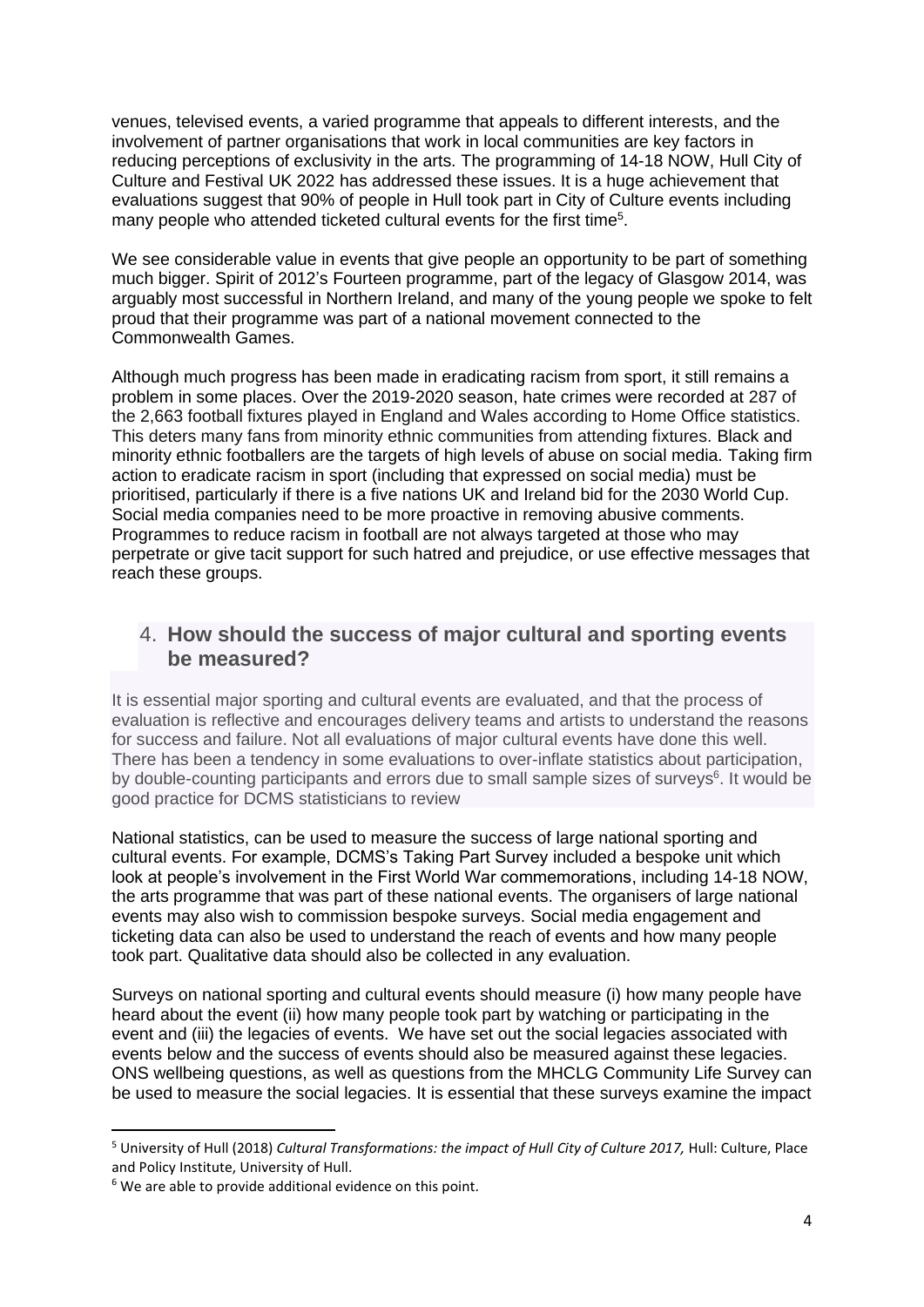of social grade, education, income, gender, age, ethnicity and faith, and geography on reach, participation and social legacies. Participation in cultural activities is strongly associated with social grade and levels of education<sup>7</sup>.

There are also softer legacies of memory and association that build the picture of success. We have often considered how long the saliency of our name "Spirit of 2012" will continue, but what we find is that people till want to tell us their stories of that summer, which are to do with communities coming together, pride in local heroes and pride in place – both national and locally.

### **5. What needs to take place to make sure that national sporting and cultural events leave positive legacies?**

Major events leave different types of legacies: artistic or sporting, economic and infrastructural, and social. There have been many evaluations of the legacies of sporting and cultural events<sup>8 9</sup>that have highlighted planned and unplanned legacies, both positive and negative.

Social legacies left by national cultural and sporting events include:

- increased public participation in creative activities, including among social groups least likely to take part
- higher levels of physical activity among the public, particularly among people who are the least active
- increased diversity of participation in the events and their associated programmes
- increased individual well-being
- stronger social connections among people that take part in these events, bridging connections across ethnic, faith, age, class and geographic divides.
- stronger civic pride, although it can be challenging to sustain this.
- a stronger sense of local and national belonging
- stronger grassroots cultural and sporting organisations
- a large number of volunteers, many of whom are interested in volunteering again, as events volunteers or in other forms of volunteering.

There are often relationships between these different types of social legacy. For example, volunteering can lead to stronger social connections and has the potential to strengthen grassroots sporting and cultural organisations which often rely on the time commitment of volunteers.

A number of factors determine the nature of the social legacy of events and the extent to which these legacies are positive. We have set out these factors below and it is essential that those planning events in 2022 and beyond take them into account.

- The bidding process for national events should have an explicit aim of securing a broad range of social legacies, as listed above.
- Social legacy planning (as well as economic, artistic and sporting legacy planning) needs to be built into the planning of events from the start, with clear ownership post-

<sup>7</sup> British Future (2019) *Crossing Divides: how arts and heritage bring us together,* London: British Future. 8 See, for example, Thomson A. (2019) 'Sport event legacy: A systematic quantitative review of literature' in *Sport Management Review* Vol 22 295-231.

<sup>9</sup> University of Hull (2018) *Cultural Transformations: the impact of Hull City of Culture 2017,* Hull: Culture, Place and Policy Institute, University of Hull.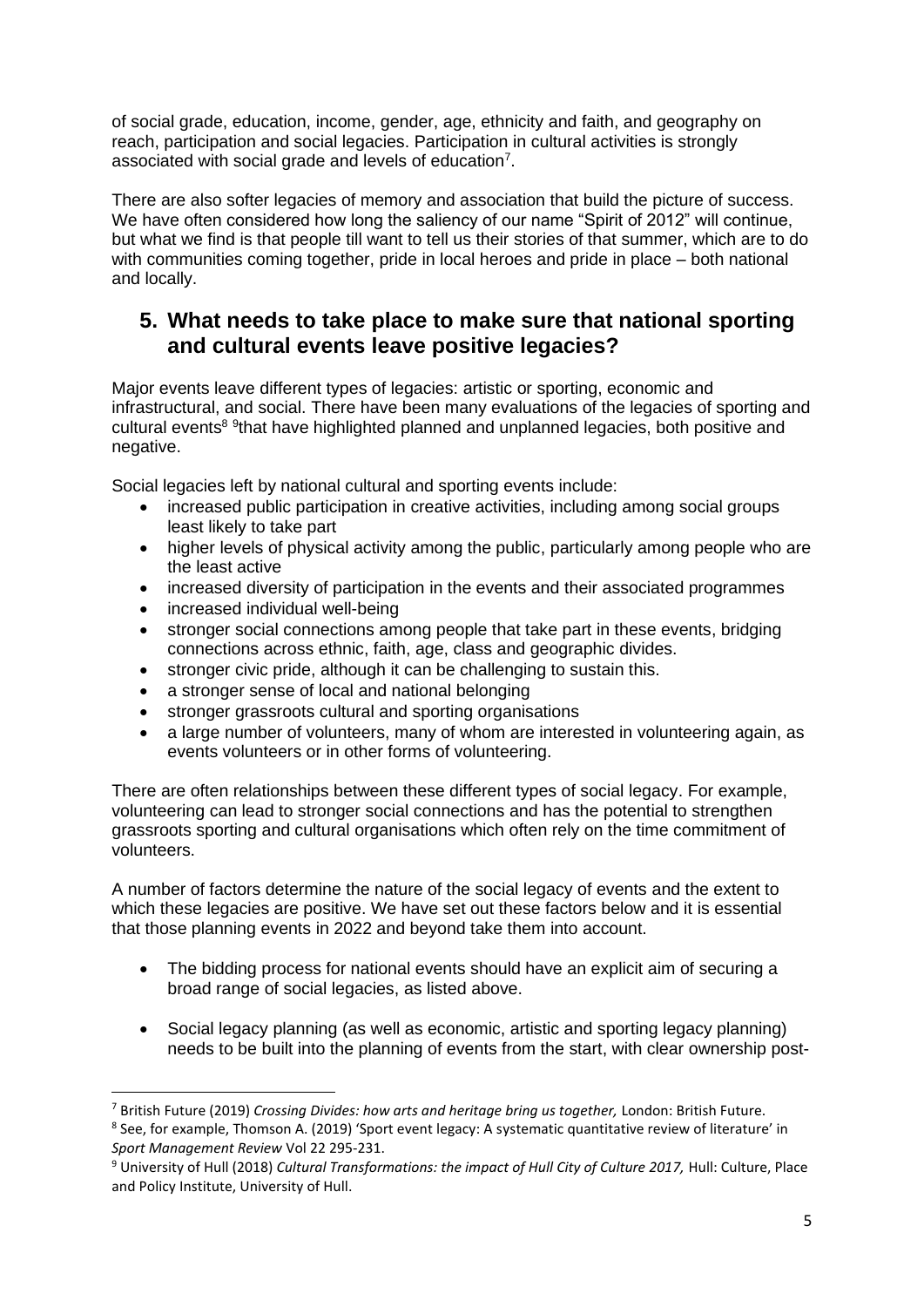event when the organising committee, artists and athletes have left town. This does not always happen.

- Social legacy planning needs to be funded. Having designated legacy funding within the overall funding of events might be an approach that DCMS and devolved administrations in Northern Ireland, Scotland and Wales may wish to consider.
- National events need sufficient forward planning times to enable partnerships to be secured, research to be undertaken and school and community engagement projects to be developed. This forward planning time needs to be funded.
- Many national cultural and sporting events form legacy boards and these can key to ensuring lasting social legacies. Legacy boards should involve relevant sporting and arts organisations, local and combined authorities, public health, schools and education, and volunteering and community organisations.
- Events that have the ambition to strengthen civic pride and build shared identities need to involve people across the nations of the UK if these are aims of such events. Sports and cultural organisations across the four nations need to have an equal stake in the planning and delivery of these UK-wide events.

**Volunteering as a legacy:** Major sporting and cultural events can involve hundreds or thousands of volunteers. Some 70,000 people offered their time during the 2012 Olympics and Paralympics and 2,100 people were volunteers during Hull UK City of Culture. Such volunteering programmes are a major means to securing a social legacy of events. They help bring people of different backgrounds together, strengthening civic pride and help develop shared identities.

Event volunteering is often a route to more sustained volunteering in grassroots sports and cultural organisation, as well as in community organisations. In 2020, Hull City of Culture volunteers were contacted to see if they would become NHS First Responder volunteers or support local charities, with many of them taking up this offer. Similarly, Sunderland City Council's Culture and Events directorate developed a pool of volunteers as part if it's UK City of Culture bid. Although the bid was unsuccessful, the Events and Active Sunderland team has continued to grow this pool of volunteers who are now involved in Active Sunderland BIG Walk, Bike Ride and Run, the Remembrance Parade, local sports festivals, the Air Show and the Tall Ships Race. Nearly 200 people are now involved as regular volunteers and without them these events would be difficult to stage and would not be as successful as they are. Sunderland Council's pool of events volunteers were also mobilised to help COVID19 relief efforts.

Not all sporting and cultural events have a sustained legacy of volunteers. Organisations who take on the responsibility for legacy volunteering need to be funded to do so; this role should be part of the bidding process. The organisation responsible for legacy volunteering must have a long-term commitment to volunteering. Local authorities or local volunteer centres may often be better placed to run legacy volunteering programmes, rather than cultural or sporting organisations.

**Changed attitudes to disabled people as a social legacy:** The Paralympics changed public attitudes to disability, and led to more than 300,000 disabled people taking part in regular sport. Many football clubs made their grounds more accessible after the Olympic Park showed what was possible. But there is a need for more action to support the inclusion of disabled people in sports, including national events. In research published in May 2021 by Activity Alliance, it was noted that 72% of people agree that COVID19 has made sport and